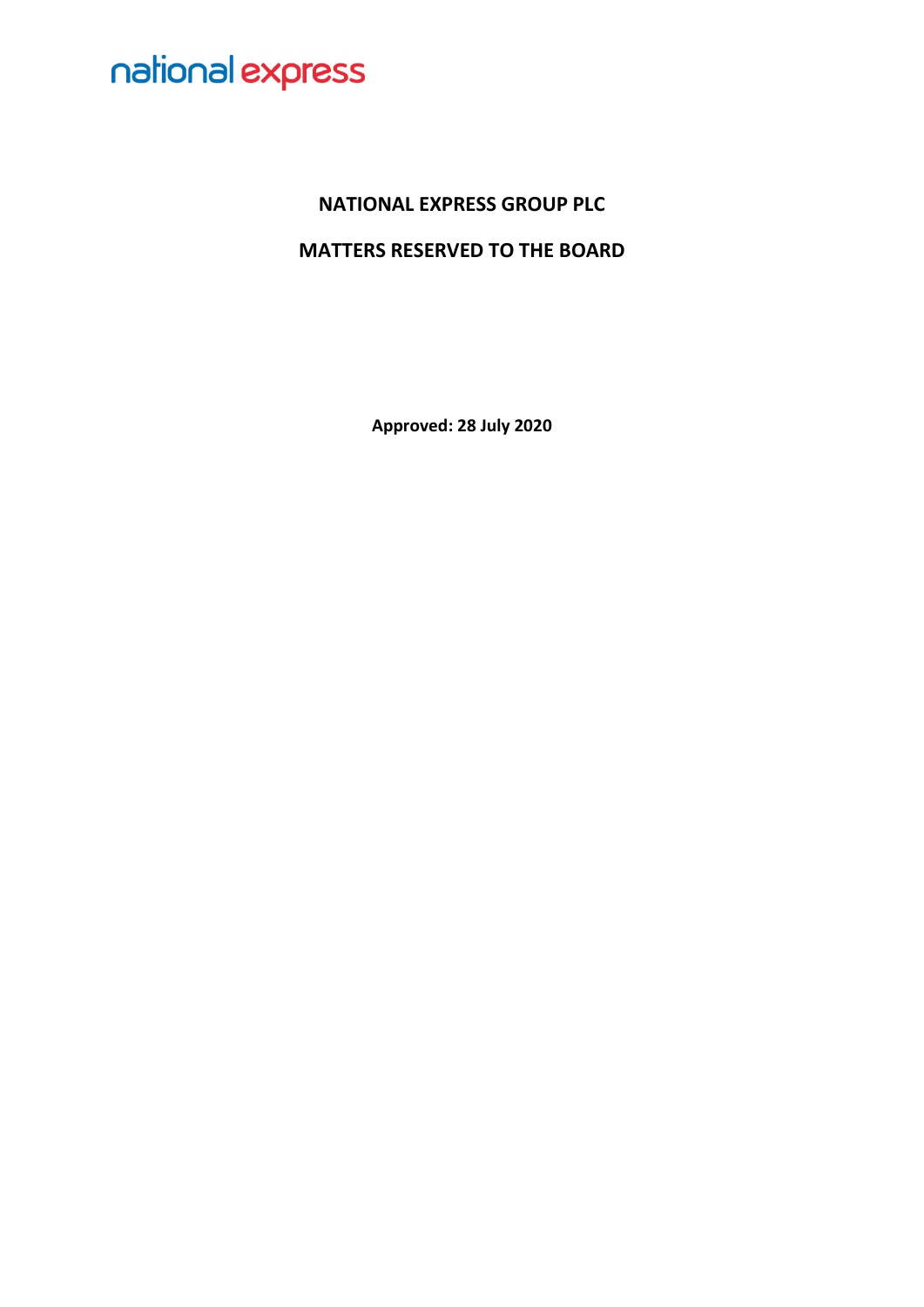#### **NATIONAL EXPRESS GROUP PLC**

#### **MATTERS RESERVED TO THE BOARD**

This document sets out the matters which must be considered or approved by the Board or delegated by it to one of its Committees.

#### **1. CORPORATE & CAPITAL STRUCTURE**

- 1.1 Approve changes to the Company's capital structure, including:
- 1.1.1 issues of shares, including by way of rights (but excluding under employee share plans);
- 1.1.2 reductions of capital and share buy-backs (including buy-backs into treasury); and
- 1.1.3 share divisions or consolidations.
- 1.2 Make recommendations to shareholders for any alteration to the Company's articles of association.
- 1.3 Approve any change to the Company's name, subject to shareholder approval as required.
- 1.4 Approve any change to the Company's status as a public limited company, subject to shareholder approval as required.
- 1.5 Approve any change to the Company's primary listing on the London Stock Exchange, subject to shareholder approval as required.

#### **2. LEADERSHIP, STRATEGY AND RISK APPETITE**

- 2.1 Responsibility for the overall leadership and direction of the Group, with a view to achieving the long-term sustainable success of the Group, generating value for shareholders and contributing to wider society.
- 2.2 Responsibility for establishing the purpose and values of the Company and of the Group.
- 2.3 Formulate and approve the Group's objectives and strategy, and review the Group's performance against those objectives and strategy.
- 2.4 Determine the Group's risk appetite (as regards the nature and extent of risks it is willing to take) in the pursuit of its objectives and achievement of its strategy.
- 2.5 Ensure that the Group has the necessary financial and human resources in order to deliver its strategy and manage risks.
- 2.6 Promote and monitor the Group's culture to ensure it is aligned with the Board approved purpose and values of the Company and the Group and enables the Company to achieve its strategy.
- 2.7 Approve the extension of the Group's activities into new business or geographic areas.
- 2.8 Approve the cessation of all or any material part of the Group's business.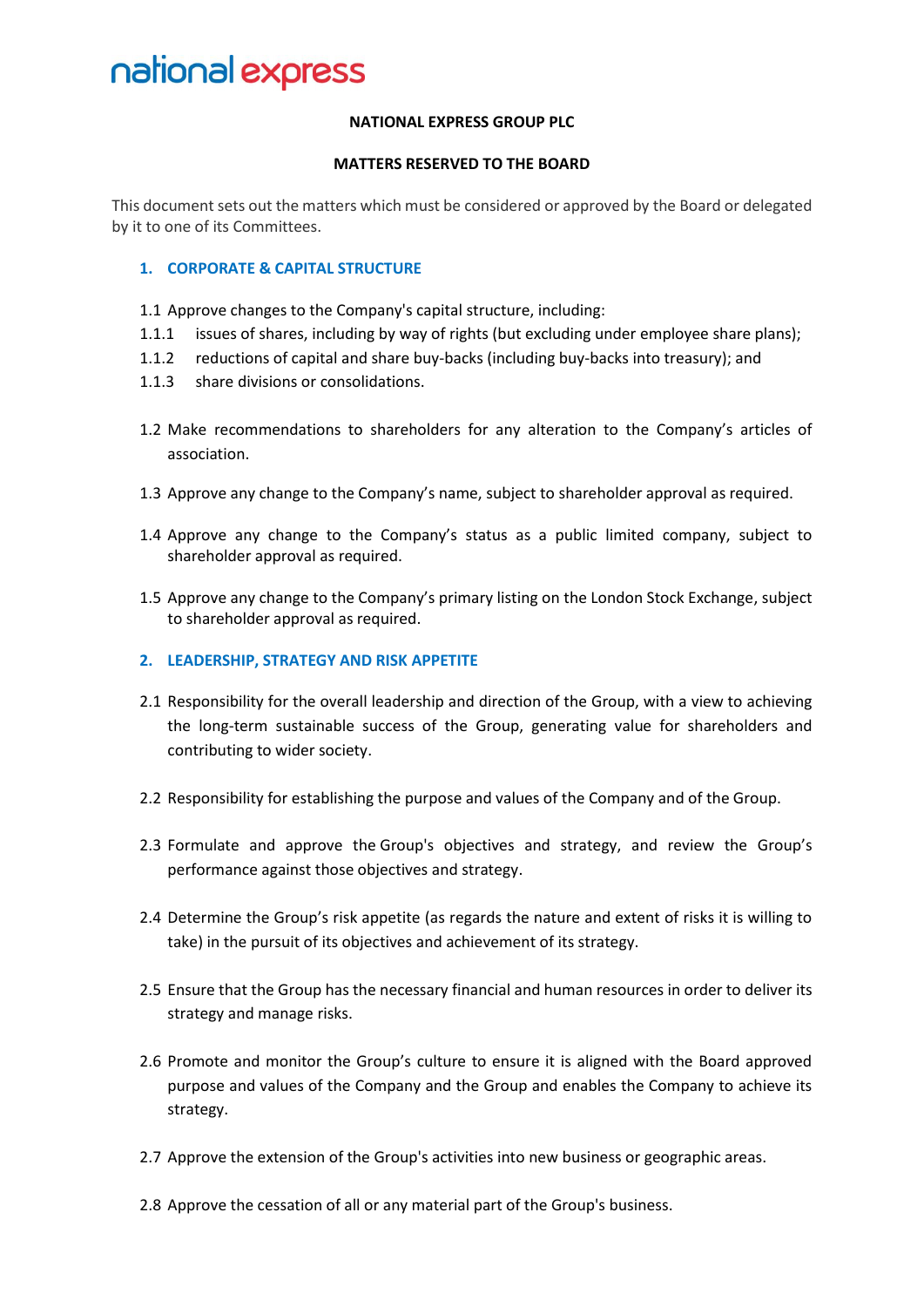- 2.9 Review and approve the Group's annual budgets and business plans, and any material changes to the same.
- 2.10 Monitor the performance of the Group businesses against the Board approved budgets and business plans.

#### **3. BOARD MEMBERSHIP AND SUCCESSION PLANNING**

- 3.1 Changes to the structure, size and composition of the Board, following recommendations from the Nominations Committee.
- 3.2 Board Director appointments and removals, following recommendations from the Nomination Committee.
- 3.3 Selection and appointment of the Chairman of the Board, the Deputy Chairman (if applicable) and the Senior Independent Director.
- 3.4 Selection and appointment or removal of the Group Chief Executive Officer, the Group Finance Director, any other Executive Director and the Company Secretary.
- 3.5 Succession planning for the Board and senior management, following recommendations and/or input from the Nominations Committee.
- 3.6 Determination of division of responsibilities between the Chairman and Chief Executive.

#### **4. REMUNERATION & PENSION MATTERS**

- 4.1 Determine the remuneration strategy and framework for the Executive Directors, Company Secretary and other senior management of the Group, following recommendations from the Remuneration Committee.
- 4.2 Approve the remuneration of the Non-Executive Directors(including of the Chairman), subject to the Company's articles of association.
- 4.3 Ensure the Group's workforce policies and practices are consistent with the Company's values and long-term sustainable success.
- 4.4 Approve new share incentive plans and major changes to existing plans, following recommendations from the Remuneration Committee, to be put before shareholders for approval.
- 4.5 Approve compensation for termination of employment\*.
- 4.6 Approve major changes to the Group's pension scheme arrangements\*.

**\*in excess of the current threshold level as set out in the latest Board approved Group DAF.**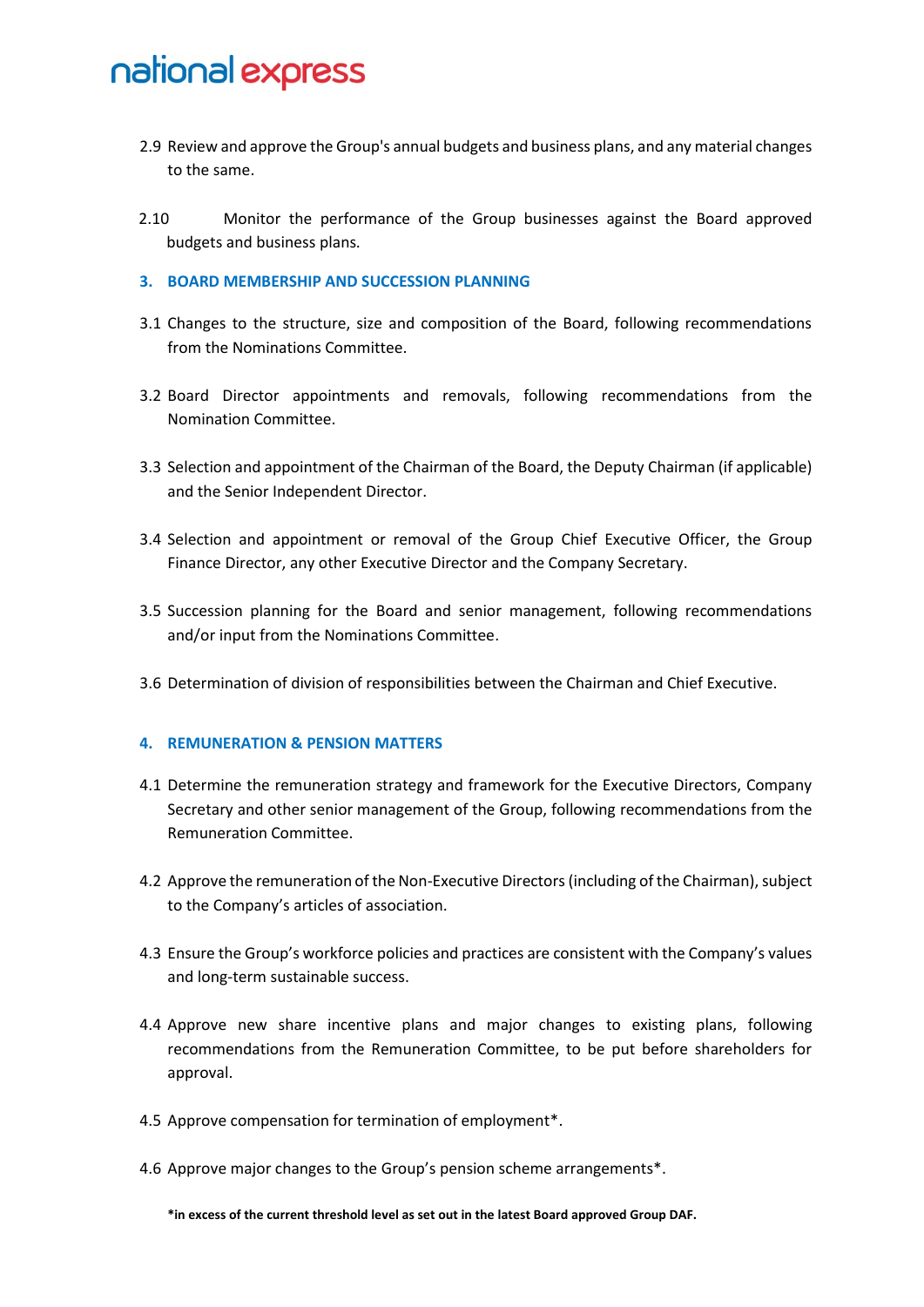#### **5. INTERNAL CONTROL & RISK MANAGEMENT**

- 5.1 Review and approve the Group's management and control structure, and any major changes to it.
- 5.2 Oversee the Group's operations, and put in place processes, to ensure:
- 5.2.1 competent and prudent management;
- 5.2.2 thorough and careful planning;
- 5.2.3 a sound system of internal control and risk management;
- 5.2.4 adequate accounting and other records; and
- 5.2.5 compliance with legal and regulatory obligations.
- 5.3 Ensure the aforesaid sound system of internal control and risk management by:
- 5.3.1 receiving reports on, and undertaking an annual assessment of the effectiveness of, the Group's internal controls and risk management systems (including, without limit, on the Group's procedures for the detection of fraud, the prevention of bribery and the safeguarding of the Group's assets);
- 5.3.2 undertaking an annual robust assessment of the emerging and principal risks facing the Company (including those that would threaten the business model, future performance, solvency or liquidity) and how these are being managed and mitigated; and
- 5.3.3 taking into account the Group's position and principal risks, undertaking of an annual assessment of the Group's prospects, and its ability to continue in operation and meet its liabilities as they fall due over the appropriate assessment period, particularly in respect of the Company's going concern and longer-term viability.
- 5.4 Establish and review policies and procedures to ensure the independence and effectiveness of the internal and external audit functions.
- 5.5 Make recommendations to shareholders on the appointment, reappointment or removal of the external auditor, following the recommendation of the Audit Committee.
- 5.6 Approve the remuneration of the external auditor, subject to shareholder approval as required.
- 5.7 Review and approve the Company's major corporate and Group-wide policies, including:
- 5.7.1 the Group's health and safety policy;
- 5.7.2 the Group's environmental policy;
- 5.7.3 the Group's charitable and political donations policy (and the making of any political donations thereunder);
- 5.7.4 the Group's anti-bribery and corruption policy;
- 5.7.5 the Group's modern slavery policy (together with any modern slavery statements published thereunder);
- 5.7.6 the Group's whistle-blowing policy (and the procedures for the workforce to raise concerns in confidence and (if legally permissible) anonymously);
- 5.7.7 the Group's diversity and inclusion policy; and
- 5.7.8 the Company's share dealing code.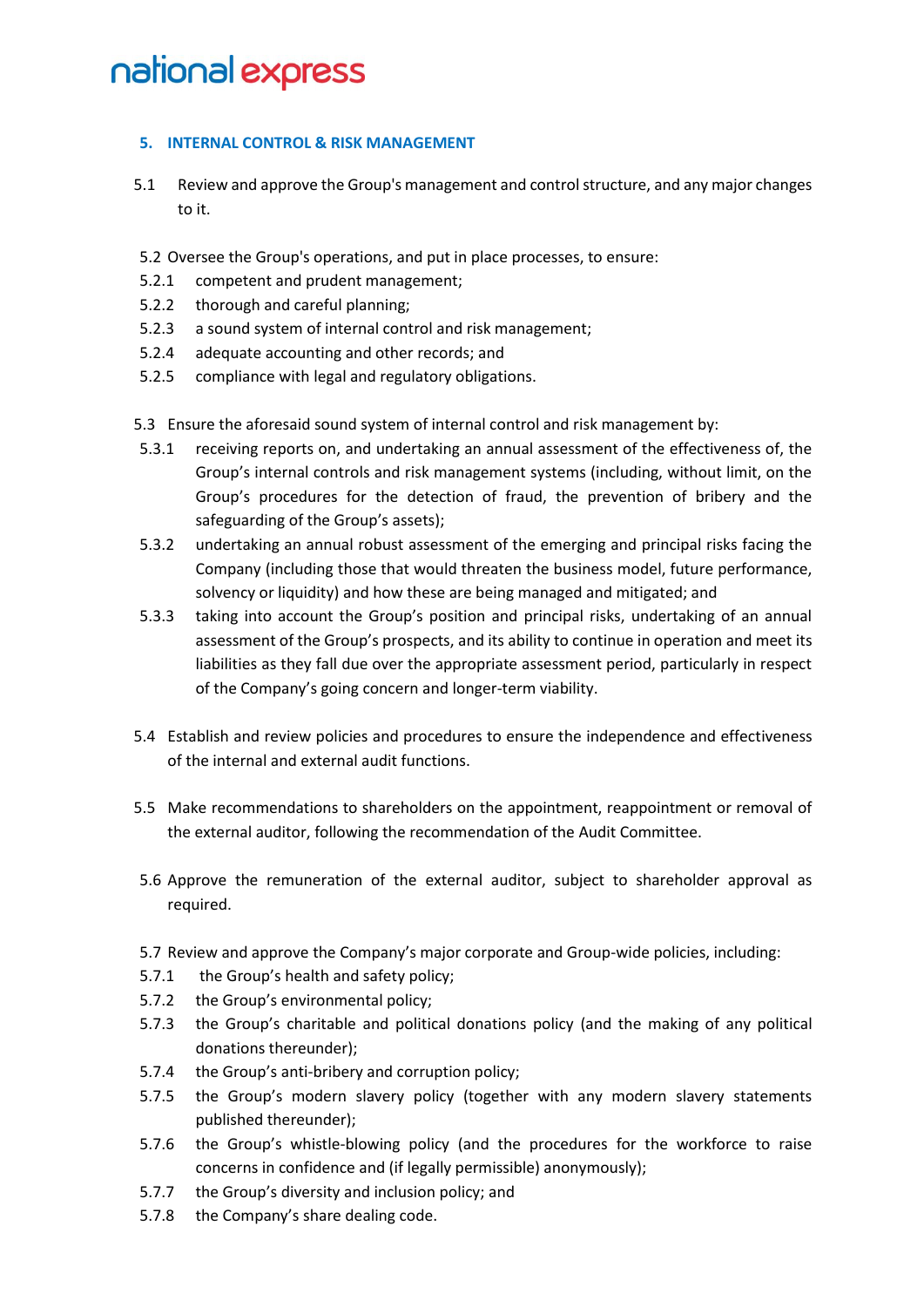- 5.8 Review the effectiveness of the Group's whistle-blowing arrangements and reports resulting from the operation of the Group's whistle-blowing policies and procedures and ensure there is appropriate investigation and follow-up action taken in response to such reports.
- 5.9 Approve the overall levels of insurance for the Group and oversee the Group's insurance renewal programme and any major changes thereto.

#### **6. FINANCIAL MATTERS**

- 6.1 Review and approve the Company's Annual Report and Accounts, including the strategic report, the corporate governance report, the Directors' Report and the Directors' Remuneration Report and satisfy itself on the integrity of financial and narrative statements.
- 6.2 Review and approve the Company's half year and full year financial statements, the half year announcement, any preliminary announcement of results and any interim management statements.
- 6.3 Review and approve the Company's dividend policy and any interim dividend and make recommendations to shareholders on any final dividend.
- 6.4 Approve any significant change in key accounting policies or practices and any change to the Company's accounting reference date.
- 6.5 Review and approve Group financing, banking and treasury policies, including those relating to foreign currency exposure and the use of financial derivatives\*.
- 6.6 Approve new credit facilities to be entered into by any member of the Group, whether syndicated or bilateral, including in the nature of loans or trade instruments\*.
- 6.7 Approve guarantees, indemnities or similar assurances to be given by any member of the Group in respect of any other person's (including another member of the Group's) obligations or liabilities\*.
- 6.8 Approve any debt security programme and authorise the issue of any debt securities, including bonds, debentures, loan notes or other debt instruments thereunder\*.
- 6.9 Approve any non-ordinary course derivative transactions (excluding foreign exchange and fuel derivative which are considered ordinary course).

#### **7. CORPORATE ACTIONS, EXPENDITURE, CONTRACTS & DISPUTES**

- 7.1 Approve any company or business acquisition or disposal by any member of the Group\*.
- 7.2 Approve capital expenditure by any member of the Group\*.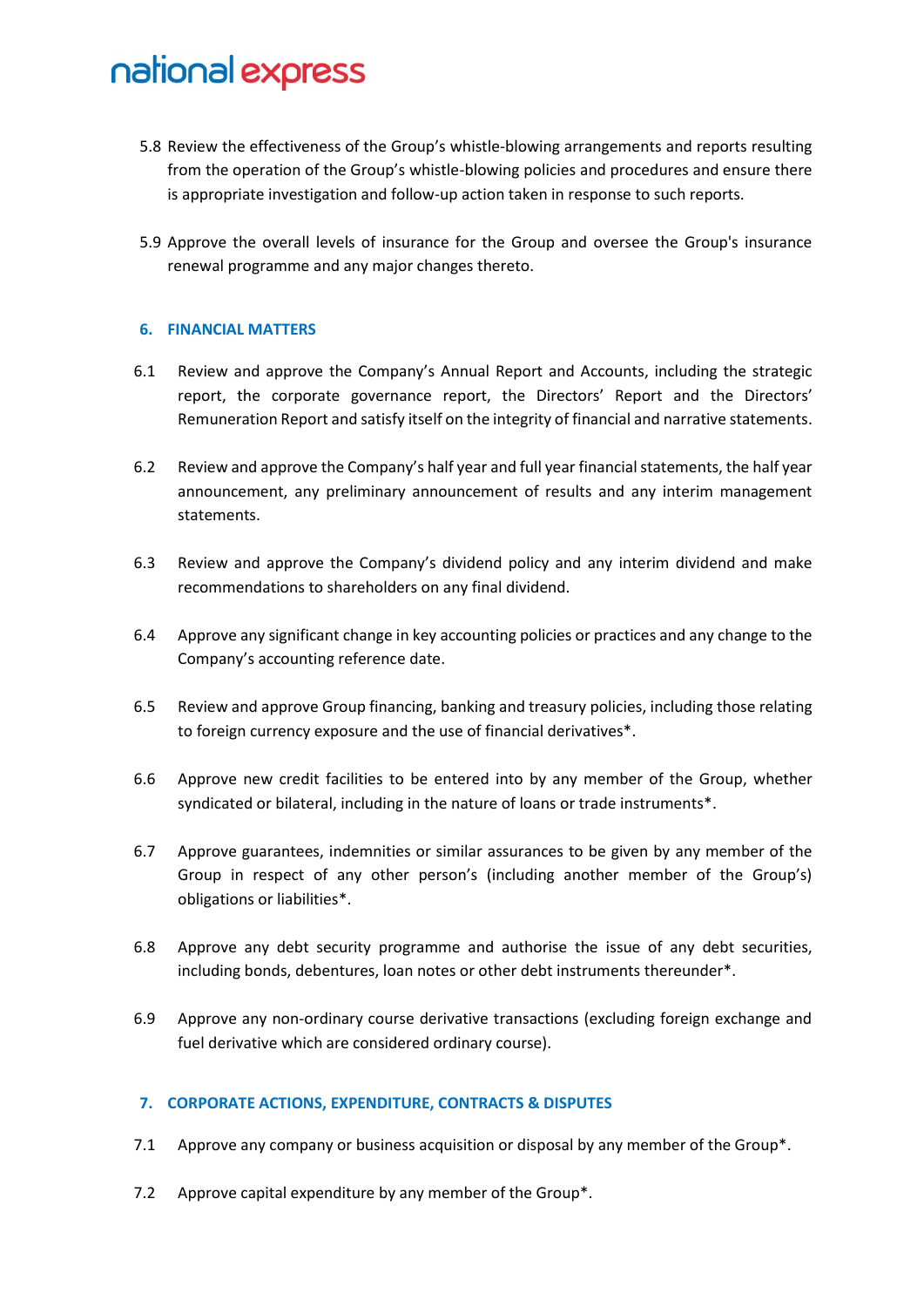- 7.3 Approve bids by any member of the Group for new customer contracts and the renegotiation of existing customer contracts \* and of any bids which are the outside the Group's normal course of business.
- 7.4 Approve supply contracts entered into by any member of the Group where the nature of spend is outside the normal course of business or has a structural impact on the business\*.
- 7.5 Approve goods and services contracts entered into by any member of the Group where the commitment is more than 1 year (without the ability to cancel without cost)\*.
- 7.6 Approve the prosecution, defence or settlement of litigation, arbitration or mediation (other than insured claims) in which any member of the Group is involved\*.
- 7.7 Approve insurance claims reserves where the cost is for the Group's account\*.
- 7.8 Approve the fees relating to the provision of professional services or advice by external parties\*.

**\*in excess of the current threshold level(s) as set out in the latest Board approved Group DAF.**

#### **8. CORPORATE GOVERNANCE MATTERS**

- 8.1 Review and approve the Company's overall corporate governance structure and arrangements, having due regard to the Company's strategy, operations and risks and taking into account the UK Corporate Governance Code and emerging/best practice.
- 8.2 Undertake a formal and rigorous review annually of the Board's own performance and that of its Committees and individual Directors (with external facilitation as appropriate).
- 8.3 Determine the independence or otherwise of Non-Executive Directors.
- 8.4 Identify, authorise and manage, as appropriate and in consultation with the Nominations Committee, Directors' conflicts of interest.

#### **9. SHAREHOLDER, WORKFORCE & STAKEHOLDER ENGAGEMENT**

- 9.1 Engagement with the Company's shareholders, including consultation with and provision of information to shareholders on appropriate matters, including where there has been a vote of 20% or more against a resolution recommended by the Board to shareholders at any annual or other general meeting.
- 9.2 Engagement with the Group's workforce, including determining and assessing the effectiveness of the engagement methods and ensuring workforce policies and practices are consistent with the Company's values and support its strategy.
- 9.3 Understand the views of the Group's key stakeholders, including determining and assessing the effectiveness of the methods for doing so.